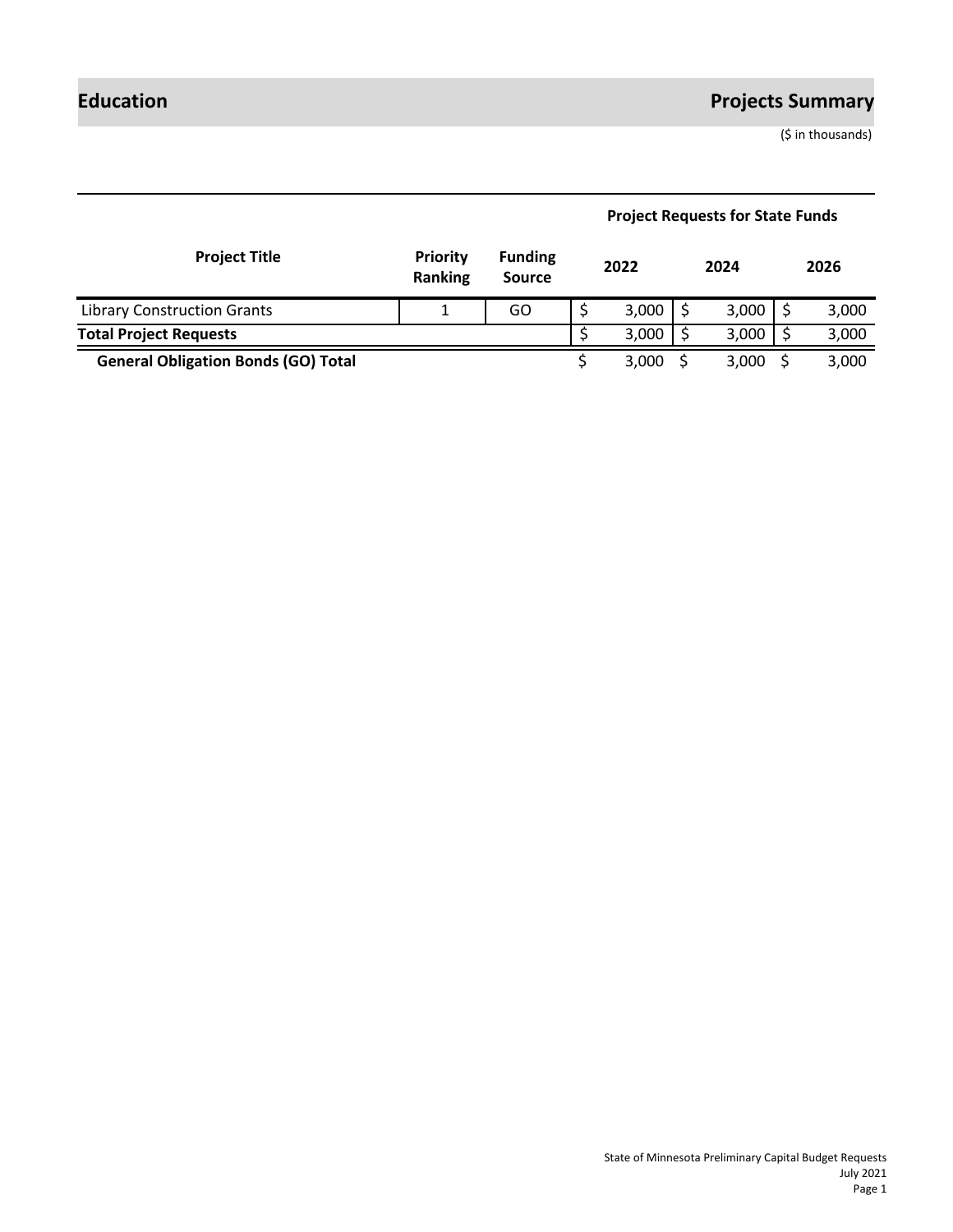## **Education Project Narrative**

(\$ in thousands)

#### **Library Construction Grants**

| <b>AT A GLANCE</b>       |                                                                                                                                                                                                                                                                                                                                                                                                                                     |
|--------------------------|-------------------------------------------------------------------------------------------------------------------------------------------------------------------------------------------------------------------------------------------------------------------------------------------------------------------------------------------------------------------------------------------------------------------------------------|
| 2022 Request Amount:     | \$3,000                                                                                                                                                                                                                                                                                                                                                                                                                             |
| <b>Priority Ranking:</b> |                                                                                                                                                                                                                                                                                                                                                                                                                                     |
| <b>Project Summary:</b>  | \$3 million in state bond funds for the Library Construction grant program<br>will be granted to public library jurisdictions under Minnesota Statutes<br>Section 134.45. Funds are distributed statewide through a competitive<br>process and provide for new construction, extend the useful life of library<br>buildings, and remodel of public libraries to improve access to library<br>services for people with disabilities. |

#### **Project Description**

Library Construction grants require a one-to-one non-state match and are awarded in amounts up to \$300,000 for library accessibility projects and up to \$1 million for new construction, repair work or remodeling.

Library Construction Grants leverage state bond funds with local dollars for renovation, construction and improvement projects that extend the useful life of library buildings while resulting in more accessible public library buildings. In addition to ensuring that public library buildings meet Americans with Disabilities Act guidelines, library construction grants result in more sustainable and energy efficient public library facilities and improve library services. Grants are awarded in consultation with the Minnesota State Council on Disabilities. Projects may:

- Remove architectural barriers from a library building or site
- Remediate conditions hazardous to health or safety
- Renovate or expand an existing building for use as a library
- Construct a new library

Depending on grant size, five to fourteen projects receive funding. Since 1994, 170 projects in 67 counties have been supported. Through 2021, the local dollar to state dollar ratio is \$6.27 local to \$1.00 state.

Eligible applicants are regional public library systems, regional library districts, cities and counties operating public libraries that meet the statutory definition of a public library in Minnesota Statutes 134.001.

#### **Project Rationale**

Library Construction grants ensure that the public library buildings are updated to reflect energy efficient building standards and Americans with Disabilities Act accessibility requirements. Public libraries have limited resources for building and construction projects, and the state's contribution through the grant program assures all residents have equitable access to public library services. The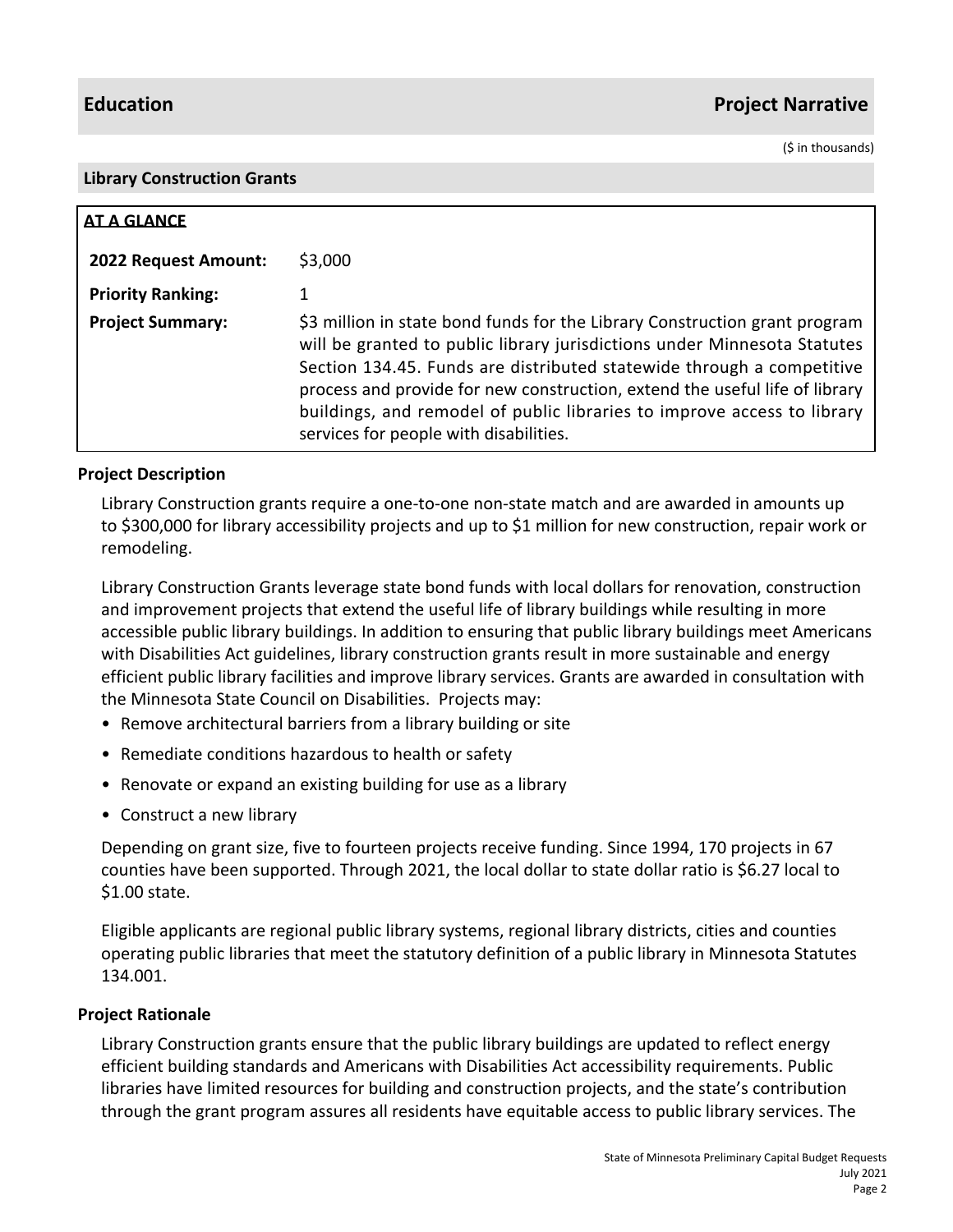state's support is often the impetus that local and/or private funders need to spur involvement.

Demand for Library Construction Grants is persistent. With \$3.951 million available between 2018 and 2021, State Library Services received grant requests totaling \$5.49 million. Informal conversations with cities, counties and libraries across the state have identified approximately 20 library improvement projects with a total cost of well over \$60 million that could benefit from Library Construction Grants.

#### **Project Timeline**

A competitive grant round is opened approximately three months after the bonding bill passes. Grants are awarded within about nine months, and all projects are completed within five years. As needed, additional grant rounds are offered to distribute all funds. Typically, all funds are committed within 18 months of the passage of the bonding bill.

#### **Other Considerations**

In many communities across the state, older library buildings are nearing the end of their lifespan and in need of improvements that address energy efficiency and sustainability in addition to accessibility. Public libraries are highly valued community assets, and the Library Construction grant program signals the state's support for up-to-date, energy efficient, safe and accessible buildings that are open to all.

#### **Impact on Agency Operating Budgets**

This request has an impact on the Department of Education's operating budget. The project is supported by .10 FTE of an existing staff member who administers the grant application, award and reporting processes.

### **Description of Previous Appropriations**

2021 \$2.951 million

2018 \$1.0 million

2017 \$2.0 million

2014 \$2.0 million (\$877,000 earmarked for specific projects; \$1,123,000 available for competitive grants)

2012 \$1.0 million

2008 \$1.5 million

2006 \$1.0 million

2005 \$1.0 million

2003 \$1.0 million

2000 \$1.0 million